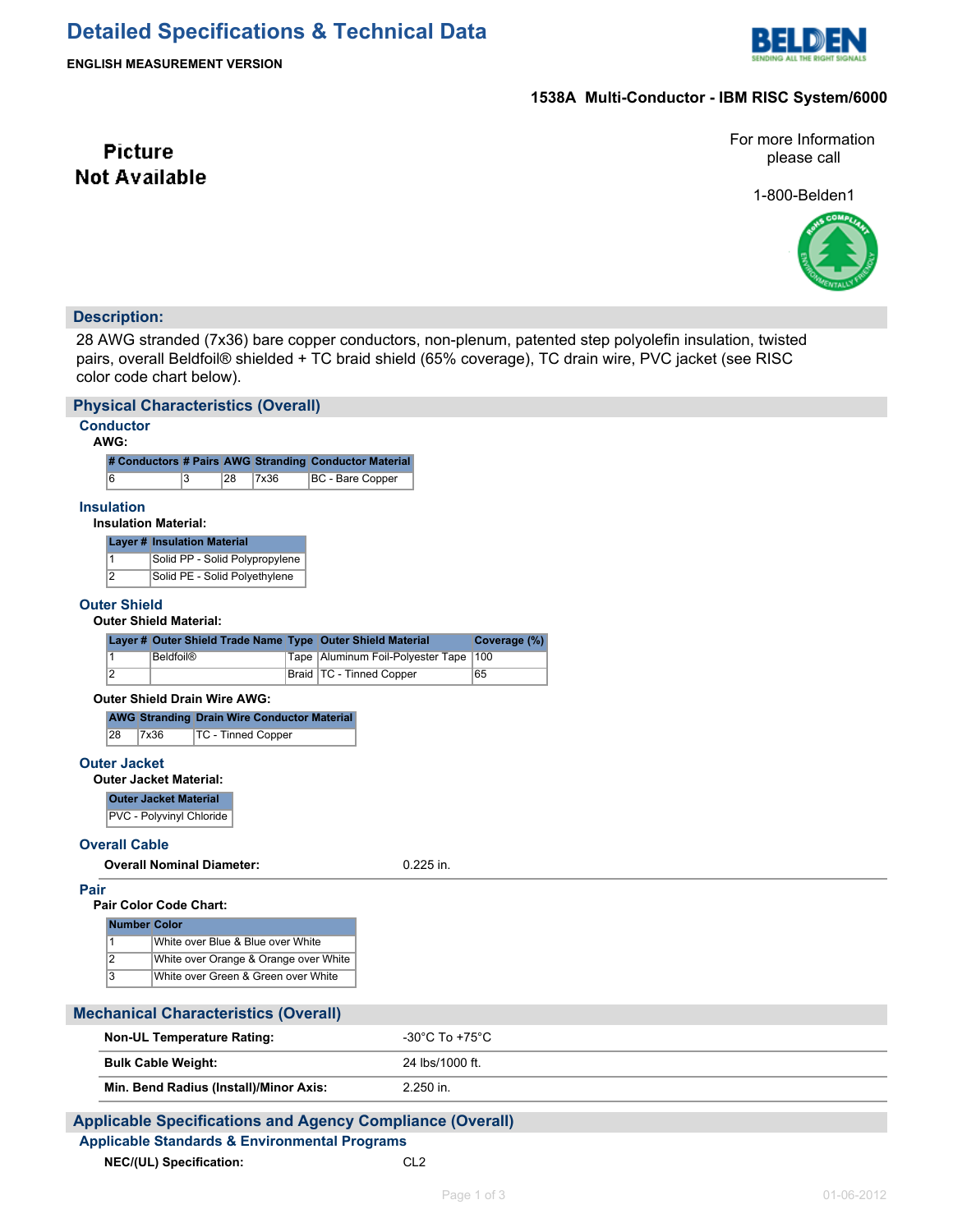# **Detailed Specifications & Technical Data**



## **ENGLISH MEASUREMENT VERSION**

# **1538A Multi-Conductor - IBM RISC System/6000**

| EU Directive 2000/53/EC (ELV):                       | Yes               |
|------------------------------------------------------|-------------------|
| EU Directive 2002/95/EC (RoHS):                      | Yes               |
| EU RoHS Compliance Date (mm/dd/yyyy):                | 01/01/2004        |
| EU Directive 2002/96/EC (WEEE):                      | Yes               |
| EU Directive 2003/11/EC (BFR):                       | Yes               |
| CA Prop 65 (CJ for Wire & Cable):                    | Yes               |
| MII Order #39 (China RoHS):                          | Yes               |
| <b>Other Specification:</b>                          | RJ-45 compatible  |
| <b>Customer Part Number Reference Specification:</b> | IBM P/N: N Cable  |
| <b>Flame Test</b>                                    |                   |
| <b>UL Flame Test:</b>                                | UL1685 UL Loading |
| <b>Plenum/Non-Plenum</b>                             |                   |
| Plenum (Y/N):                                        | <b>No</b>         |
| <b>Electrical Characteristics (Overall)</b>          |                   |
| Nom. Characteristic Impedance:                       |                   |
| Impedance (Ohm)<br>120                               |                   |
| Nom. Capacitance Conductor to Conductor:             |                   |
| Consideration of the PIERS                           |                   |

**Itance (pr/π)** 12

**Nom. Capacitance Cond. to Other Conductor & Shield:**

**Capacitance (pF/ft)**

 $\overline{21.5}$ 

**Nom. Conductor DC Resistance:**

**DCR @ 20°C (Ohm/1000 ft)**

63

**Nominal Outer Shield DC Resistance:**

**DCR @ 20°C (Ohm/1000 ft)**

5.5

**Nom. Attenuation:**

**Freq. (MHz) Attenuation (dB/1000 ft.)**

|              | 8               |
|--------------|-----------------|
| 4            | 17              |
| $ 10\rangle$ | 26              |
| $\sqrt{16}$  | $\overline{32}$ |

**Max. Operating Voltage - UL:**

**Voltage**

150 V RMS

#### **Max. Recommended Current:**

**Current** 0.9 Amps per conductor @ 25°C

# **Electrical Characteristics-Premise (Overall)**

#### **Premise**

**Minimum NEXT:**

| Freq. (MHz) NEXT (dB) |    |
|-----------------------|----|
| 1                     | 60 |
| 4                     | 50 |
| 10                    | 45 |
| 16                    | 40 |